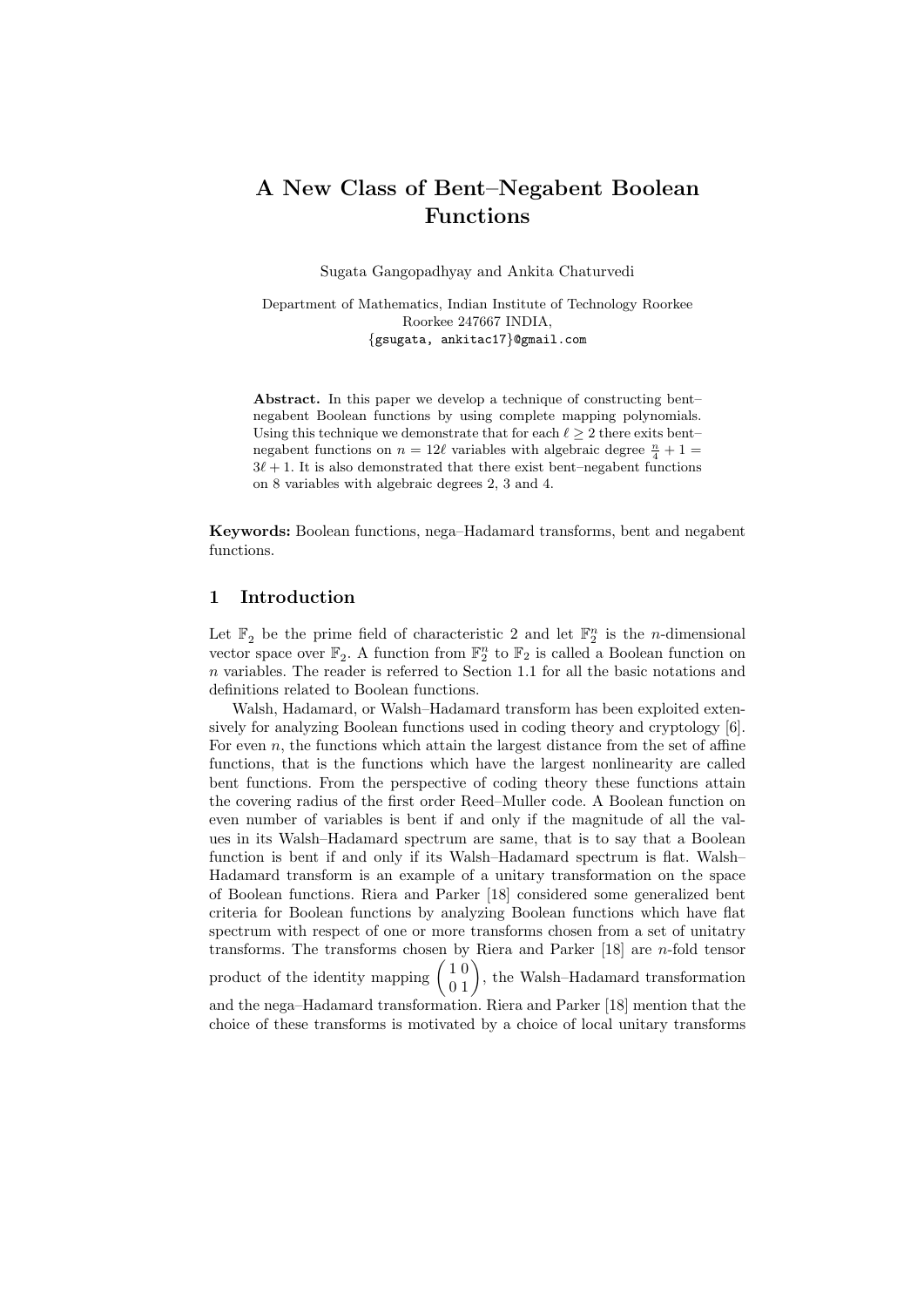that play an important role in the structural analysis of pure  $n$ -qubit stabilizer quantum states. A Boolean functions whose nega–Hadamard spectrum is flat is said to be a negabent function. The research initiated in [18] leads to a natural question of constructing Boolean function which are both bent and negabent. These functions are referred to as bent–negabent functions. This motivated several works in the area of Boolean functions [15, 23, 24] in the last few years. In Theorem 10 [23] it is proved that if  $f$  is a Maiorana–McFarland type bent function on n variables (n even) which is also negabent then the algebraic degree of f is atmost  $n/2 - 1$ . In Example 6 [23] a technique to construct bent–negabent functions on 4n variables of algebraic degree ranging from 2 to  $n$  is described. Another technique to construct bent–negabent functions on 4n variables of algebraic degree ranging from 2 to  $n-1$  is described in Theorem 7 [24]. Thus, although it is known that there may exist bent–negabent functions on  $n$  variables (*n* even) of algebraic degree up to  $n/2 - 1$  there is no general construction of bent–negabent functions of algebraic degree greater that  $\frac{n}{4}$ , for all  $n \equiv 0 \mod 4$ . In this paper we describe a technique of constructing bent–negabent functions by using complete mapping polynomials of finite fields which are a special class of permutation polynomials [11, 14]. First we demonstrate the connection between existence of complete mapping polynomial over a finite field and the existence of a class of bent–negabent functions. Then we demonstrate that for each  $\ell \geq 2$ there exit bent–negabent functions on  $n = 12\ell$  variables with algebraic degree  $\frac{n}{4} + 1 = 3\ell + 1.$ 

#### 1.1 Definitions and Notations

The set of all Boolean functions on n variables is denoted by  $\mathcal{B}_n$ . Any element  $\mathbf{x} \in \mathbb{F}_2^n$  can be written as an *n*-tuple  $(x_1, \ldots, x_n)$ , where  $x_i \in \mathbb{F}_2$  for all  $i =$  $1, \ldots, n$ . The set of integers, real numbers and complex numbers are denoted by  $\mathbb{Z}, \mathbb{R}$  and  $\mathbb{C}$  respectively. The addition over  $\mathbb{Z}, \mathbb{R}$  and  $\mathbb{C}$  is denoted by '+'. The addition over  $\mathbb{F}_2^n$  for all  $n \geq 1$ , is denoted by  $\oplus$ . If  $\mathbf{x} = (x_1, \ldots, x_n)$  and  $\mathbf{y} = (y_1, \ldots, y_n)$  are two elements of  $\mathbb{F}_2^n$ , we define the scalar (or inner) product, respectively, the intersection by

$$
\mathbf{x}\cdot\mathbf{y}=x_1y_1\oplus x_2y_2\oplus\cdots\oplus x_ny_n, \mathbf{x}*\mathbf{y}=(x_1y_1,x_2y_2,\ldots,x_ny_n).
$$

The cardinality of the set S is denoted by |S|. If  $z = a + bi \in \mathbb{C}$ , then  $|z| = \sqrt{a^2 + b^2}$  denotes the absolute value of z, and  $\overline{z} = a - bi$  denotes the complex conjugate of z, where  $i^2 = -1$ , and  $a, b \in \mathbb{R}$ . Any  $f \in \mathcal{B}_n$  can be expressed in algebraic normal form (ANF) as

$$
f(x_1,x_2,\ldots,x_n)=\bigoplus_{\mathbf{a}=(a_1,\ldots,a_n)\in\mathbb{F}_2^n}\mu_{\mathbf{a}}\left(\prod_{i=1}^nx_i^{a_i}\right), \ \mu_{\mathbf{a}}\in\mathbb{F}_2.
$$

The (*Hamming*) weight of  $\mathbf{x} \in \mathbb{F}_2^n$  is  $wt(\mathbf{x}) := \sum_{i=1}^n x_i$ . The algebraic degree of f, deg(f) :=  $\max_{\mathbf{a} \in \mathbb{F}_2^n} \{wt(\mathbf{a}) : \mu_{\mathbf{a}} \neq 0\}$ . Boolean functions having algebraic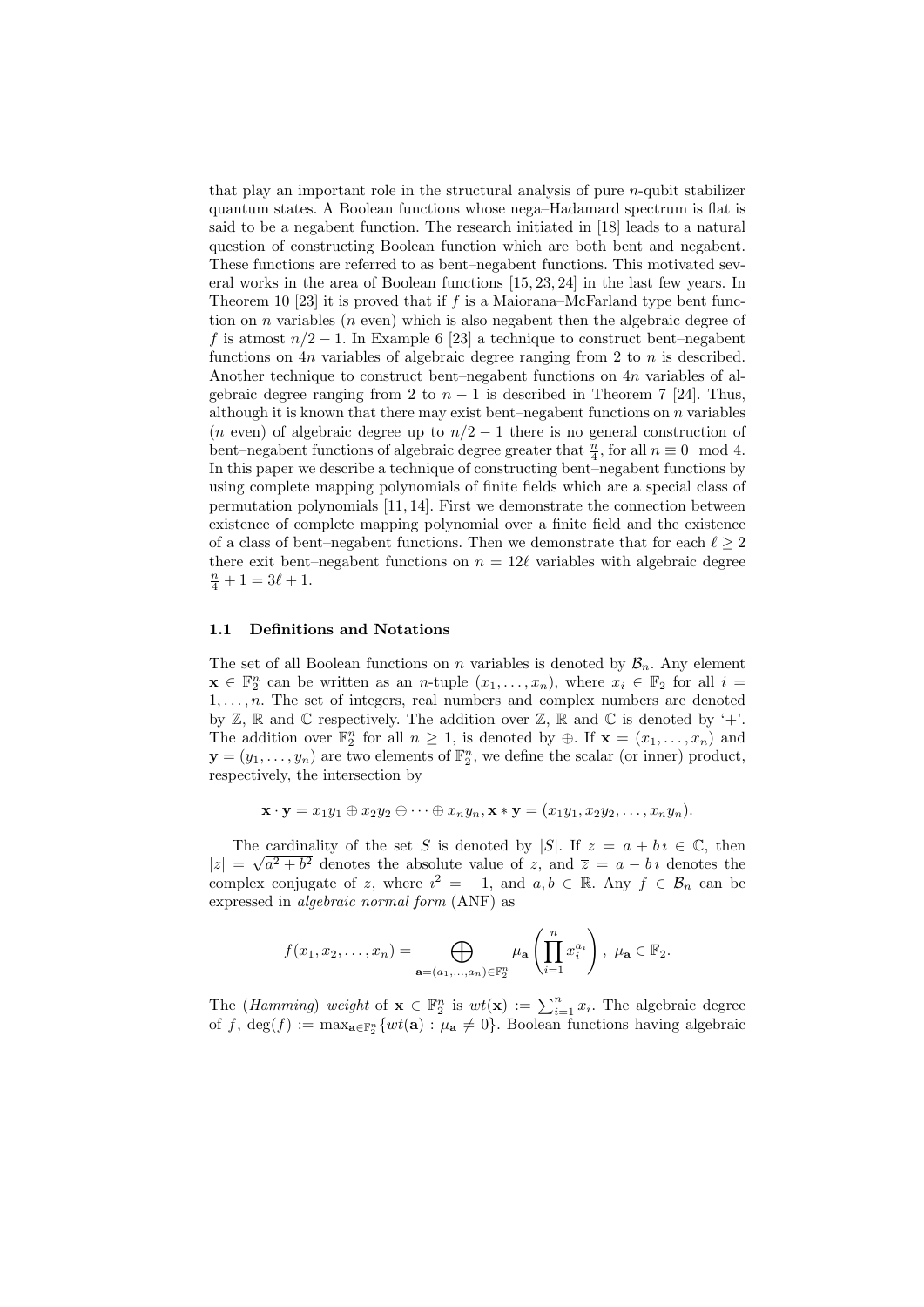degree at most 1 are said to be *affine functions*. For any two functions  $f, g \in \mathcal{B}_n$ , we define the (*Hamming*) distance  $d(f, g) = |\{\mathbf{x} : f(\mathbf{x}) \neq g(\mathbf{x}), \mathbf{x} \in \mathbb{F}_{2^n}\}|.$ 

The Walsh-Hadamard transform of  $f \in \mathcal{B}_n$  at any point  $\mathbf{u} \in \mathbb{F}_2^n$  is defined by

$$
\mathcal{H}_f(\mathbf{u}) = 2^{-\frac{n}{2}} \sum_{\mathbf{x} \in \mathbb{F}_2^n} (-1)^{f(\mathbf{x}) \oplus \mathbf{u} \cdot \mathbf{x}}
$$

.

The multiset  $[\mathcal{H}_f(\mathbf{u}) : \mathbf{u} \in \mathbb{F}_2^n]$  is said to be the Walsh-Hadamard spectrum of the function f. A function  $f \in \mathcal{B}_n$  is a *bent function* if  $|\mathcal{H}_f(\mathbf{u})| = 1$  for all  $\lambda \in \mathbb{F}_2^n$ . Bent functions (defined by Rothaus [19] more than thirty years ago) hold an interest among researchers in this area since they have maximum Hamming distance from the set of all affine Boolean functions. Several classes of bent functions were constructed by Rothaus [19], Dillon [8], Dobbertin [9], and later by Carlet [2].

The sum  $\mathcal{C}_{f,g}(\mathbf{z}) = \sum_{\mathbf{x} \in \mathbb{F}_2^n} (-1)^{f(\mathbf{x}) \oplus g(\mathbf{x} \oplus \mathbf{z})}$  is the crosscorrelation of f and g at z. The *autocorrelation* of  $f \in \mathcal{B}_n$  at  $\mathbf{u} \in \mathbb{F}_2^n$  is  $\mathcal{C}_{f,f}(\mathbf{u})$  above, which we denote by  $\mathcal{C}_f(\mathbf{u})$ . The multiset  $[\mathcal{C}_f(\mathbf{u}) : \mathbf{u} \in \mathbb{F}_2^n]$  is said to be the autocorrelation spectrum of the function f. It is known [6] that a function  $f \in \mathcal{B}_n$  is bent if and only if  $C_f(\mathbf{u}) = 0$  for all  $\mathbf{u} \neq 0$ .

For a detailed study of Boolean functions we refer to Carlet [3, 4], and Cusick and Stănică [6].

The nega-Hadamard transform of  $f \in \mathbb{F}_2^n$  at any vector  $\mathbf{u} \in \mathbb{F}_2^n$  is the complex valued function:

$$
\mathcal{N}_f(\mathbf{u}) = 2^{-\frac{n}{2}} \sum_{\mathbf{x} \in \mathbb{F}_2^n} (-1)^{f(\mathbf{x}) \oplus \mathbf{u} \cdot \mathbf{x}} i^{wt(\mathbf{x})}.
$$

The multiset  $[\mathcal{N}_f(\mathbf{u}) : \mathbf{u} \in \mathbb{F}_2^n]$  is said to be the nega-Hadamard spectrum of the function  $f$ . A function is said to be *negabent* if the nega-Hadamard transform is flat in absolute value, namely  $|\mathcal{N}_f(\mathbf{u})| = 1$  for all  $\mathbf{u} \in \mathbb{F}_2^n$ . The sum

$$
C_{f,g}(\mathbf{z}) = \sum_{\mathbf{x} \in \mathbb{F}_2^n} (-1)^{f(\mathbf{x}) \oplus g(\mathbf{x} \oplus \mathbf{z})} (-1)^{\mathbf{x} \cdot \mathbf{z}}
$$

is the nega–crosscorrelation of f and q at z. We define the nega–autocorrelation of  $f$  at  $\mathbf{u} \in \mathbb{F}_2^n$  by

$$
C_f(\mathbf{u}) = \sum_{\mathbf{x} \in \mathbb{F}_2^n} (-1)^{f(\mathbf{x}) \oplus f(\mathbf{x} \oplus \mathbf{u})} (-1)^{\mathbf{x} \cdot \mathbf{u}}.
$$

The multiset  $[C_f(\mathbf{u}) : \mathbf{u} \in \mathbb{F}_2^n]$  is said to be the nega-autocorrelation spectrum of the function  $f$ .

The negaperiodic autocorrelation defined by Parker and Pott [15, 16] is as follows

$$
n_f(\mathbf{u}) = \sum_{\mathbf{x} \in \mathbb{F}_2^n} (-1)^{f(\mathbf{x}) \oplus f(\mathbf{x} \oplus \mathbf{u})} (-1)^{wt(\mathbf{u})} (-1)^{\mathbf{x} \cdot \mathbf{u}}.
$$

It is to be noted that the difference between the above two definitions is not critical and both the defintions can be used.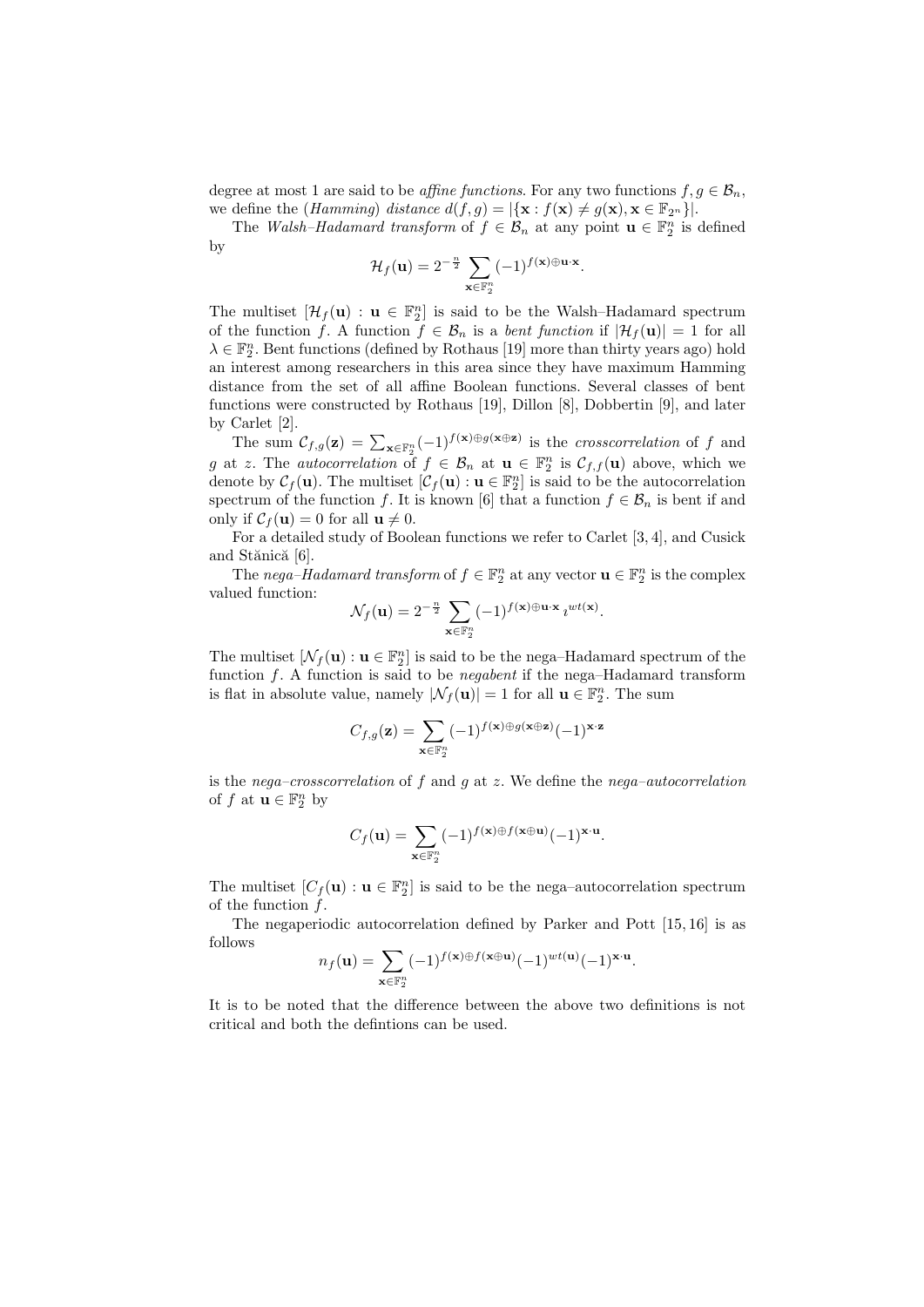The group of all invertible  $n \times n$  matrices over  $\mathbb{F}_2^n$  is denonted by  $GL(n, \mathbb{F}_2)$ . Two Boolean functions  $f, g \in \mathcal{B}_n$  are said to be equivalent if there exist  $A \in$  $GL(n, \mathbb{F}_2)$ ,  $\mathbf{b}, \mathbf{u} \in \mathbb{F}_2^n$  and  $\epsilon \in \mathbb{F}_2$  such that  $g(\mathbf{x}) = f(\mathbf{x}A + \mathbf{b}) + \mathbf{u} \cdot \mathbf{x} + \epsilon$  for all  $\mathbf{x} \in \mathbb{F}_2^n$ . If  $\mathbf{u} = 0$  and  $\epsilon = 0$ , then f and g are said to be affine equivalent.

#### 1.2 Quadratic Boolean functions

The properties of quadratic Boolean functions, that is Boolean functions having algebraic degree 2, can be found in  $(12)$ , chapter 15). Suppose f is a Boolean function of degree 2 on  $n$  variables. The associated symplectic form of  $f$  is a map  $\Psi : \mathbb{F}_2^n \times \mathbb{F}_2^n \longrightarrow \mathbb{F}_2$  defined by

$$
\Psi(\mathbf{u}, \mathbf{v}) = f(0) + f(\mathbf{u}) + f(\mathbf{v}) + f(\mathbf{u} + \mathbf{v}).
$$

The kernel  $\mathcal{E}_f$  of  $\Psi$  is defined as

$$
\mathcal{E}_f = \{ \mathbf{u} \in \mathbb{F}_2^n : \text{ for all } \mathbf{v} \in \mathbb{F}_2^n \text{ such that } \Psi(\mathbf{u}, \mathbf{v}) = 0 \}.
$$

The set  $\mathcal{E}_f$  is a subspace of  $\mathbb{F}_2^n$  with dimension  $n-2h$  where  $2h$  is the rank of  $\Psi$ . It is known that two quadratic functions  $f$  and  $g$  are equivalent if and only in  $dim(\mathcal{E}_f) = dim(\mathcal{E}_g)$  ([12], chapter 15, Theorem 4). We recall the following result (proposition A1 [1])

**Proposition 1.** An element  $a \in \mathcal{E}_f$  if and only if the function  $D_a f$  is constant. The subspace  $\mathcal{E}_f$  is the linear space of f.

Since the autocorrelation spectrum of any bent function is zero at all points except at  $\mathbf{u} = 0$  the linear space of any quadratic bent function is of dimension 0. Therefore by ([12], chapter 15, Theorem 4) and Proposition 1 all quadratic bent function are equivalent to each other.

Suppose  $n = 2p, \pi : \mathbb{F}_2^p \longrightarrow \mathbb{F}_2^p$  is a permutation and  $g : \mathbb{F}_2^p \longrightarrow \mathbb{F}_2$  is any Boolean function. Rothaus proved that a Boolean function  $f : \mathbb{F}_2^p \times \mathbb{F}_2^p \longrightarrow \mathbb{F}_2$ defined by

$$
f(\mathbf{x}, \mathbf{y}) = \pi(\mathbf{x}) \cdot \mathbf{y} + g(\mathbf{x})
$$
 for all  $(\mathbf{x}, \mathbf{y}) \in \mathbb{F}_2^p \times \mathbb{F}_2^p$ 

is a bent function. The collection of bent functions of this type is called the Maiorana-McFarland class, denoted by  $\mathcal M$ . If  $\pi$  is an identity permutation and  $g(\mathbf{x}) = 0$  for all  $\mathbf{x} \in \mathbb{F}_2^p$ , then the function  $h(\mathbf{x}, \mathbf{y}) = \mathbf{x} \cdot \mathbf{y} = \sum_{i=1}^p x_i y_i$  for all  $(\mathbf{x}, \mathbf{y}) \in \mathbb{F}_2^p \times \mathbb{F}_2^p$  is a quadratic bent function. Thus any quadratic bent function of *n* variables is equivalent to *h*. Let  $y_i = x_{p+i}$  for all  $i = 1, ..., p$ . For all  $\mathbf{x} \in \mathbb{F}_2^n$ <br>the function *h* can be written as  $h(\mathbf{x}) = \sum_{i=1}^p x_i x_{p+i}$ . Throughout this paper  $h$  will represent this particular function. From the above discussions it is clear that if  $f \in \mathcal{B}_n$  is any quadratic bent then there exist  $A \in GL(n, \mathbb{F}_2)$ ,  $\mathbf{b}, \mathbf{u} \in \mathbb{F}_2^n$ , and  $\epsilon \in \mathbb{F}_2$  such that  $h(\mathbf{x}) = f(\mathbf{x}A + \mathbf{b}) + \mathbf{u} \cdot \mathbf{x} + \epsilon$ .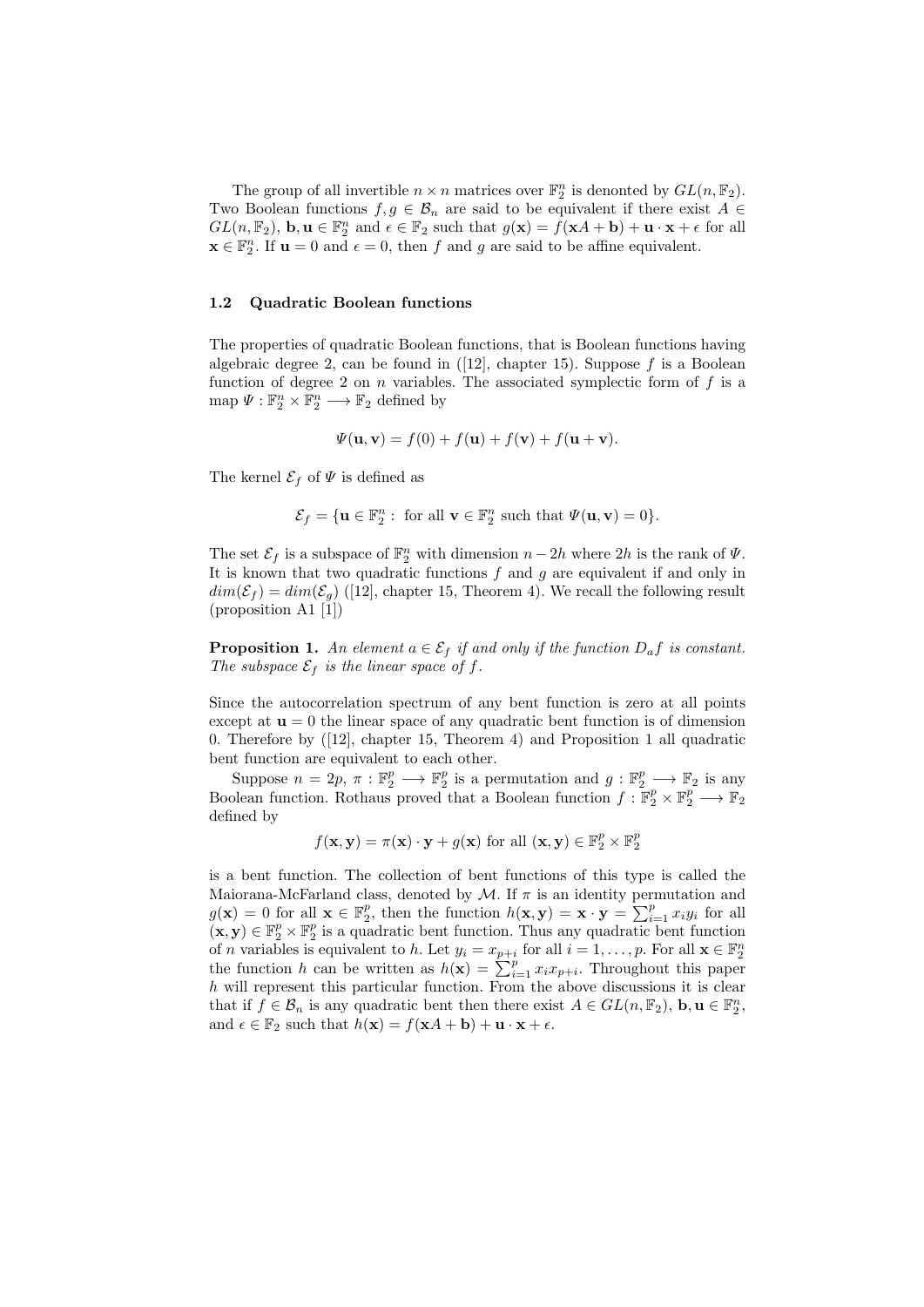#### 2 Construction of bent–negabent Boolean functions

Throughout this section  $n = 2p$ . A Boolean function is said to be symmetric if inputs of the same weight produce the same output, that is,  $f(\mathbf{x}) = f(\sigma(\mathbf{x}))$ , for any permutation  $\sigma$ . The function  $s_2 \in \mathcal{B}_n$  defined by

$$
s_2(\mathbf{x}) = \sum_{i < j} x_i x_j \text{ for all } (x_1, \dots, x_n) \in \mathbb{F}_2^n
$$

is a quadratic symmetric Boolean function. It is known that this function is a bent function. Therefore by the results of Section 1.2,  $s_2$  is equivalent to the quadratic bent  $h$  as defined in Section 1.2. The following theorem is due to Parker and Pott

**Theorem 1 (Theorem 24, [15]).** Suppose  $f \in \mathcal{B}_n$ . If f is a bent function then  $f + s_2$  is negabent, and if f is a negabent function then  $f + s_2$  is bent.

Using Theorem 1 we obtain:

**Lemma 1.** A Boolean function  $f \in \mathcal{B}_n$  is bent–negabent if and only if, f and  $f + s_2$  both are bent functions.

*Proof.* Let  $f \in \mathcal{B}_{2n}$  is a bent–negabent function. Since f is a negabent function,  $f + s_2$  is a bent function. Thus f and  $f + s_2$  both are bent functions.

Conversely let us suppose that f and  $f + s_2$  both are bent function. Since  $f + s_2$  is a bent function  $f + s_2 + s_2 = f$  is a negabent function. Therefore, f is a bent–negabent function.  $\Box$ 

The following theorem provides a strategy to construct bent–negabent functions.

**Theorem 2.** Let  $s_2(\mathbf{x}) = h(\mathbf{x}A + \mathbf{b}) + \mathbf{u} \cdot \mathbf{x} + \epsilon$  for all  $\mathbf{x} \in \mathbb{F}_2^n$ , where  $A \in$  $GL(n, \mathbb{F}_2)$ ,  $\mathbf{b}, \mathbf{u} \in \mathbb{F}_2^p$  and  $\epsilon \in \mathbb{F}_2$ . Suppose  $f \in \mathcal{B}_n$  is a bent function such that  $f + h$  is also a bent function. Then  $g \in \mathcal{B}_n$  define by

$$
g(\mathbf{x}) = f(\mathbf{x}A + \mathbf{b}) + h(\mathbf{x}A + \mathbf{b}) + \mathbf{u} \cdot \mathbf{x} + \epsilon = f(\mathbf{x}A + \mathbf{b}) + s_2(\mathbf{x}) \text{ for all } \mathbf{x} \in \mathbb{F}_2^n
$$

is a bent–negabent function.

*Proof.* The function q is equivalent to  $f + h$ . Therefore q is bent. The function  $q + s_2$  is affine equivalent to f. Since f is a bent function,  $q + s_2$  is also a bent function. Therefore by Lemma 1 q is a bent–negabent function.  $\Box$ 

*Remark 1.* For definiteness we define h as  $h(x) = \sum_{i=1}^{n} x_i x_{p+i}$  for all  $(x_1, \ldots, x_n)$  $\mathbb{F}_2^n$ . However it should be noted that the Theorem 2 holds even if we replace h by any quadratic bent Boolean function on  $n$  variables.

Theorem 2 reduced the problem of constructing bent–negabent functions to characterizing bent functions f such that  $f + h$  is also a bent function. We observe that such functions can be constructed by using complete mapping polynomials.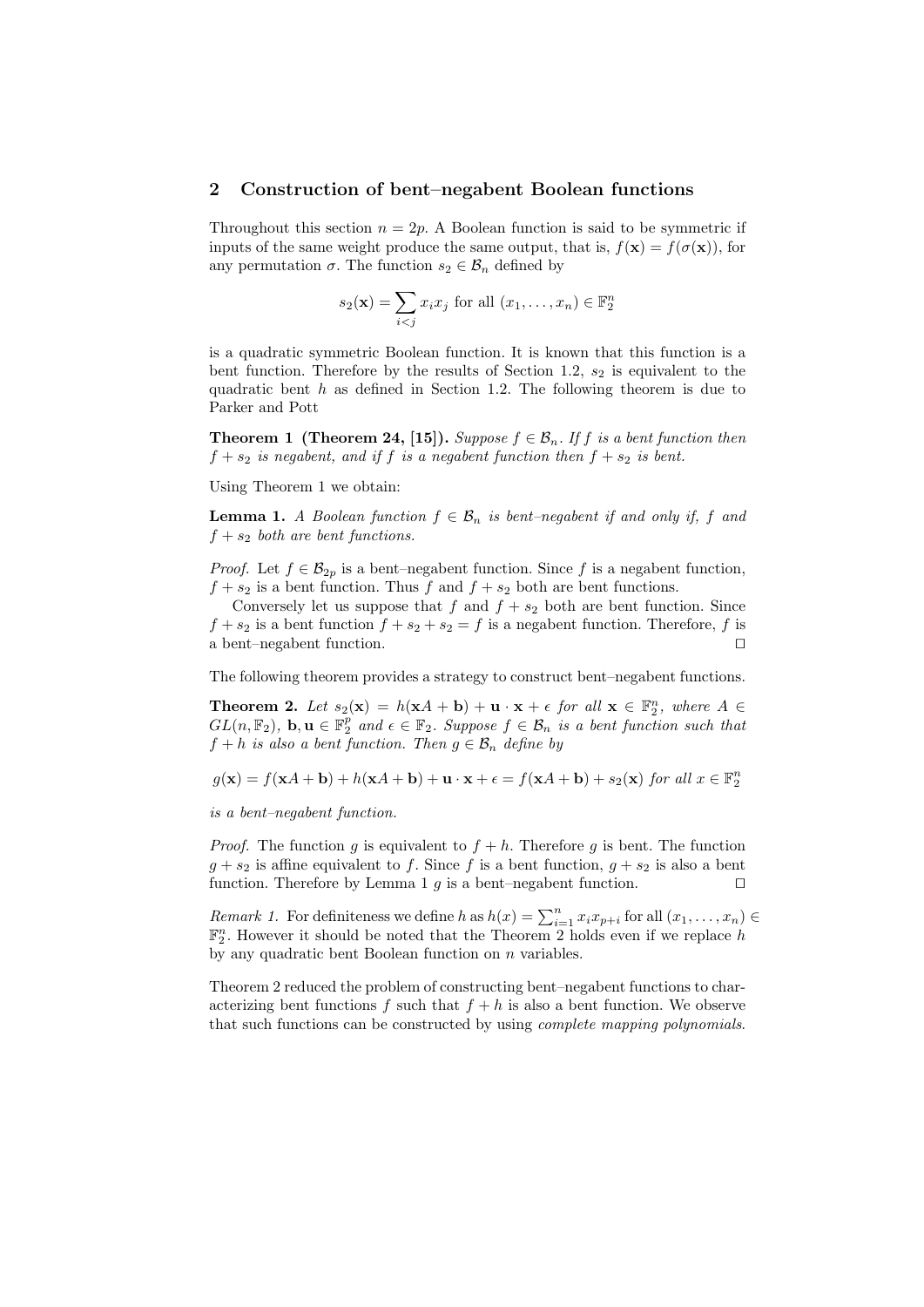#### 2.1 Complete mapping polynomials

The field extension of  $\mathbb{F}_2$  of degree p denoted by  $\mathbb{F}_{2^p}$ . The finite field  $\mathbb{F}_{2^p}$  is isomorphic to  $\mathbb{F}_2^p$  as a vector space over  $\mathbb{F}_2$ . Any permutation of  $\mathbb{F}_{2^p}$  can be identified with a permutation on  $\mathbb{F}_2^p$ . Any permutation on  $\mathbb{F}_{2^p}$  can be represented by a polynomial in  $\mathbb{F}_{2^p}[X]$  of degree atmost  $2^p-2$ . A polynomial  $F(x) \in \mathbb{F}_{2^p}[X]$  is said to be a *complete mapping polynomial* if  $F(X)$  and  $F(X)+X$  both correspond to permutations on  $\mathbb{F}_{2^p}$ . For details on complete mapping polynomials we refer to [11, 14]. The following provides us a strategy to construct bent–negabent functions by using complete mapping polynomials.

**Proposition 2.** Let  $n = 2p$ . Suppose  $\pi_F$  denote the permutation on  $\mathbb{F}_2^p$  induced by a complete mapping polynomial  $F(X) \in \mathbb{F}_{2^p}[X]$ . Let  $f_F \in \mathcal{B}_n$  be defined by  $f_F(\mathbf{x}) = \pi_F(x_1, \ldots, x_p) \cdot (x_{p+1}, \ldots, x_n)$  for all  $\mathbf{x} \in \mathbb{F}_2^n$ . Then the Boolean function  $f_F + h$  is a Maiorana-McFarland type bent and

 $g(\mathbf{x}) = f_F(\mathbf{x}A + \mathbf{b}) + h(\mathbf{x}A + \mathbf{b}) + \mathbf{u} \cdot \mathbf{x} + \epsilon = f_F(\mathbf{x}A + \mathbf{b}) + s_2(\mathbf{x})$  for all  $\mathbf{x} \in \mathbb{F}_2^n$ 

is a bent-negabent function. The algebraic degrees of g and  $f_F$  are equal.

Proof. The proof is direct from the properties of complete mapping polynomials and Theorem 2.

## 2.2 Bent–negabent function on  $n$  variables with algebraic degree greater than  $\frac{n}{4}$

We consider a particular complete mapping polynomial constructed by Laigle-Chapuy [11].

**Theorem 3 (Theorem 4.3, [11]).** Let p be a prime and  $(m, \ell) \in \mathbb{N}^2$ . Let k be the order of p in  $\mathbb{Z}/m\mathbb{Z}$ . Take  $q = p^{k\ell m}$  and r a positive integer coprime with  $q-1$ . Assume  $a \in \mathbb{F}_{p^{k\ell}}$  is such that  $(-a)^m \neq 1$ . Then the polynomials

$$
P(X) = X(X^{\frac{q-1}{m}} + a)
$$

and

$$
Q(X) = aX^{\frac{q-1}{m}+1}
$$

are complete mapping polynomials.

First we construct a bent–negabent function on 24 variables having algebraic degree 7.

*Example 1.* Following the notations of Theorem 3 let  $p = 2$  and  $m = 3$ . The order of p in  $\mathbb{Z}/3\mathbb{Z}$  is 2, that is  $k = 2$ . Choose  $\ell = 2$ . Thus,  $k\ell m = (2)(2)(3) =$ 12;  $q = p^{k\ell m} = 2^{12}$ . The polynomial  $P(X) = X(X^{\frac{q-1}{m}} + a) = X(X^{1365} + a)$ a) where  $a \in \mathbb{F}_{2^4} \setminus \mathbb{F}_{2^2}$ . The last condition guarantees  $(-a)^m = (-a)^3 \neq 1$ . By using this polynomial  $P(X)$  in Proposition 2 we obtain a bent–negabent function on 24 variables and algebraic degree 7. The algebraic degrees of the bent–netabent functions constructed in [23, 24] are bounded above by  $\frac{n}{4}$ . Thus the bent–negabent function constructed above does not belong to these classes.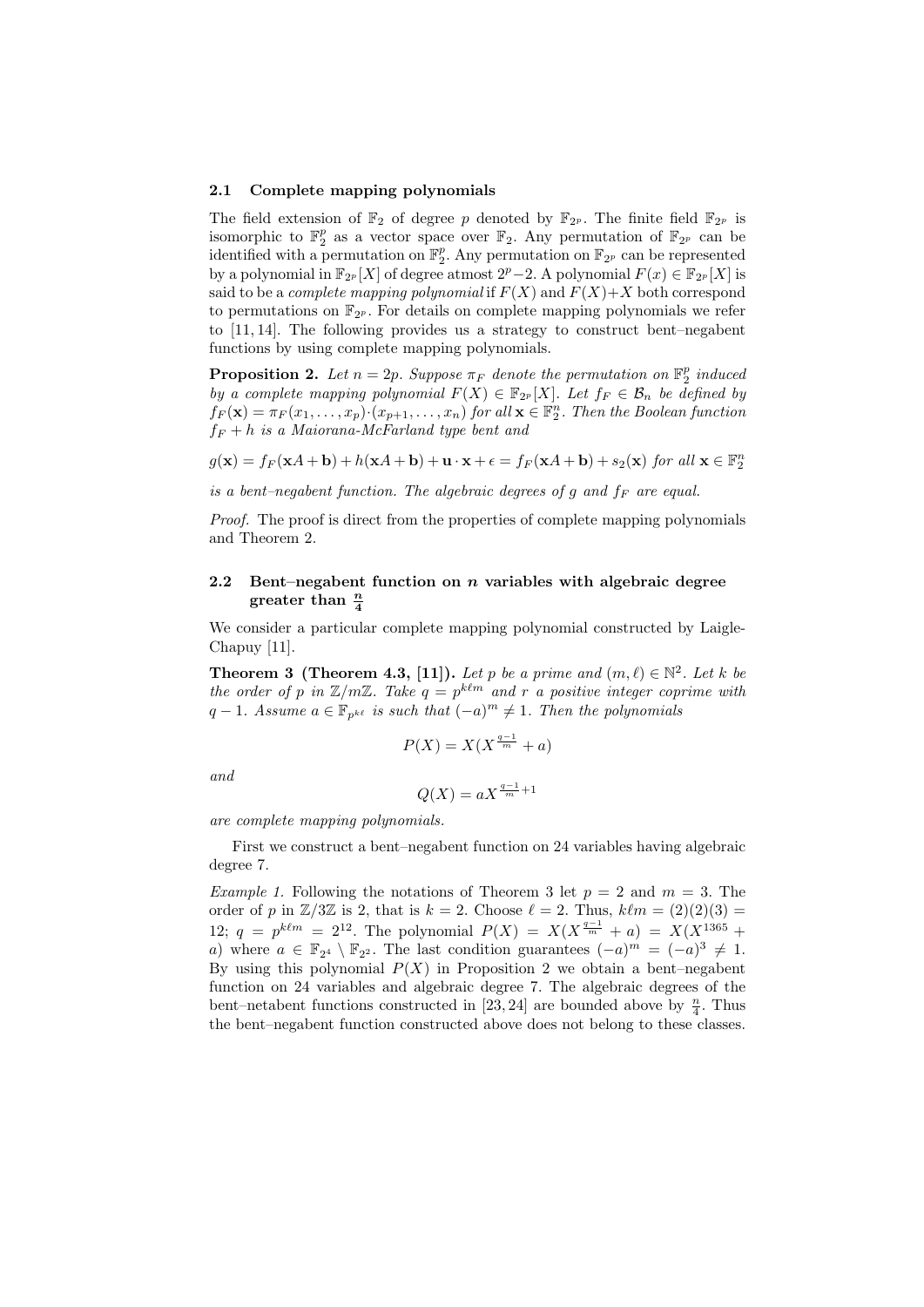In general we observe the following.

**Lemma 2.** Suppose the prime  $p = 2$ ,  $m = 3$ . The order of p in  $\mathbb{Z}/m\mathbb{Z}$ ,  $k = 2$ . Then for any  $\ell \geq 2$  the polynomials

$$
P(X) = X(X^{\frac{2^{6\ell}-1}{3}} + a) \text{ and } Q(X) = aX^{\frac{2^{6\ell}-1}{3}+1}
$$

have algebraic degree  $3\ell$ .

Proof.

2 <sup>6</sup>`−1 <sup>3</sup> + 1. t = 2 <sup>6</sup>` − 1 3 + 1 = 2 <sup>6</sup>` − 4 + 3 3 + 1 = 2 <sup>6</sup>` − 4 3 + 2 = 2 2 ((2<sup>2</sup> ) <sup>3</sup>`−<sup>1</sup> − 1) 2 <sup>2</sup> − 1 + 2 = ((2<sup>2</sup> ) <sup>3</sup>`−<sup>1</sup> + (2<sup>2</sup> ) <sup>3</sup>`−<sup>2</sup> + (2<sup>2</sup> ) <sup>3</sup>`−<sup>3</sup> + . . . + (2<sup>2</sup> ) <sup>2</sup> + 2<sup>2</sup> ) | {z } 3`−1 terms +2 = 26`−<sup>2</sup> + 26`−<sup>4</sup> + 26`−<sup>6</sup> + . . . + 2<sup>4</sup> + 2<sup>2</sup> + 2 | {z } 3` terms . (1)

This proves that both  $P(X)$  and  $Q(X)$  have degree  $3\ell$ .

**Theorem 4.** For each  $\ell \geq 2$  there exit bent–negabent functions on  $n = 12\ell$ variables with algebraic degree  $\frac{n}{4} + 1 = 3\ell + 1$ .

*Proof.* For each  $\ell > 2$  it is possible to construct  $P(X)$  and  $Q(X)$  as in Lemma 2 with  $p = 2$  and  $m = 3$ . It is proved in Lemma 2 that  $P(X)$  and  $Q(X)$  both have algebraic degree 3 $\ell$ . It is also to be noted that if  $\ell \geq 2$  we can choose  $a \in \mathbb{F}_{2\ell} \backslash \mathbb{F}_2$ so that  $(-a)^m \neq 1$ . Therefore  $P(X)$  and  $Q(X)$  constructed in this way are complete mapping polynomials. If we use the Proposition 2 by inducing the permutation  $\pi_F$  where  $F(X) \in \{P(X), Q(X)\}\$ , then we obtain bent–negabent functions on  $n = (2)(6\ell) = 12\ell$  variables with algebraic degree  $3\ell + 1$ . It is also to be noted that these functions may not be of Maiorana–McFarland type but belongs to the complete class of Maiorana–McFarland type functions.  $\Box$ 

#### 2.3 Existence of bent-negabent functions of degree 2, 3 and 4 on 8 variables Boolean functions

Y.Yuan et al.[25] obtained the degree distribution of complete mapping polynomial over  $\mathbb{F}_{2^4}$  (=  $\mathbb{F}_{16}$ ). The results on complete mapping polynomial over  $\mathbb{F}_{2^4}$  are given below.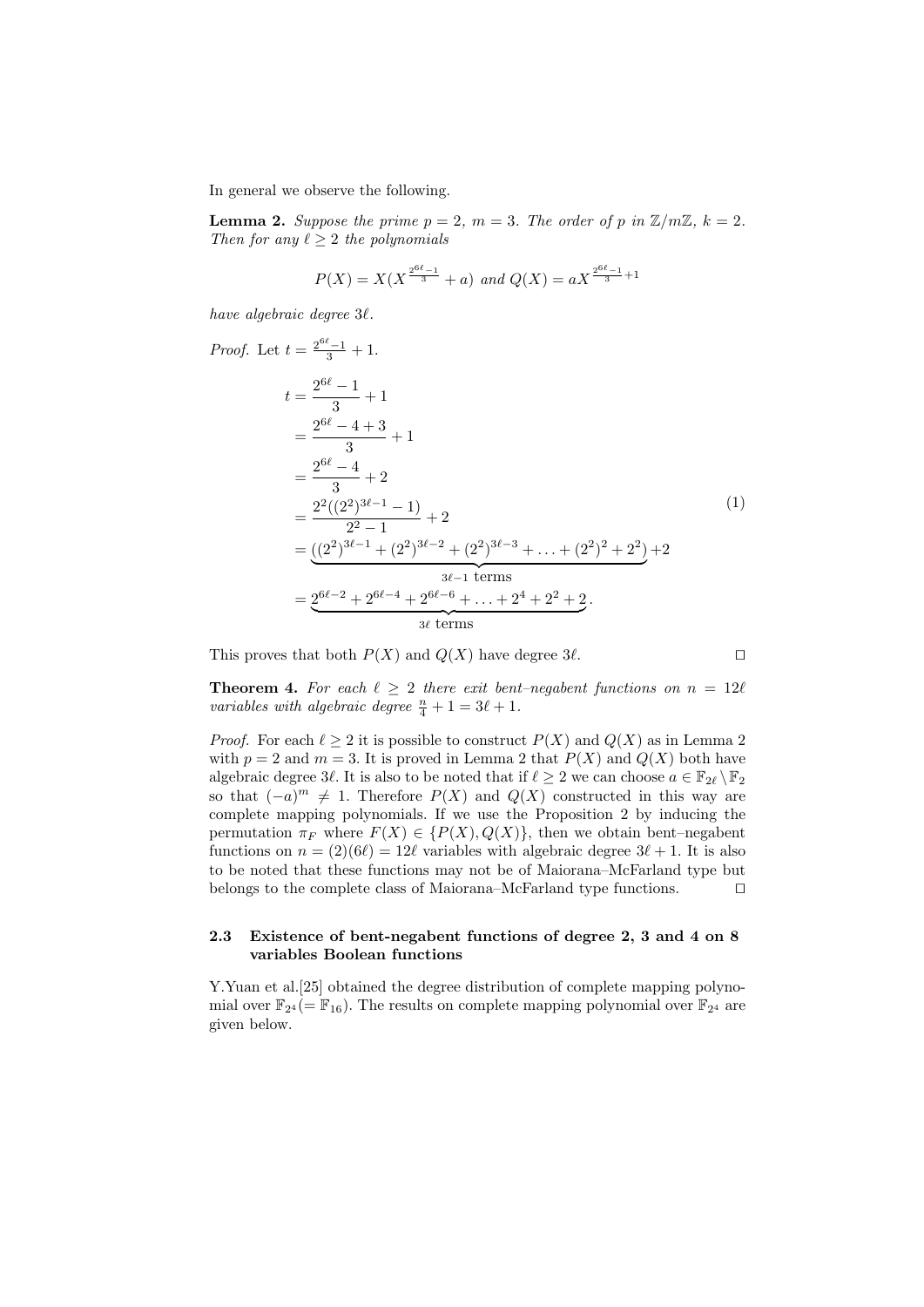Theorem 5 ([25], Theorem 3). The complete mapping trinomial of the form  $ax^{i} + bx^{j} + cx$ , abc  $\neq 0$ , and  $15 > i > j > 1$  must be one of the following

1.  $ax^4 + bx^2 + cx$ 2.  $ax^8 + bx^2 + cx$ 3.  $ax^8 + bx^4 + cx$ 

4.  $ax^{11} + bx^7 + cx$ 

Table 1. Complete mapping polynomials of reduced degree 4,8,10,12 and 13 (algebraic degree 1,1,2,2,3 respectively).

| (reduced degree, algebraic degree) complete mapping polynomials |                                                                                              |  |
|-----------------------------------------------------------------|----------------------------------------------------------------------------------------------|--|
| (4, 1)                                                          | $a(x^4+bx), ab \neq 0; b, b+a^{-1} \neq \alpha^3, \alpha^6, \alpha^9, \alpha^{12}$           |  |
| (8,1)                                                           | $a(x^8+bx^2), ab \neq 0; b \neq a^3, \alpha^6, \alpha^9, \alpha^{12};$ and                   |  |
|                                                                 | $x^7 + bx + a^{-1}$ has no root in $\mathbb{F}_{16}$                                         |  |
| (10, 2)                                                         | $\alpha^4 x^{10} + \alpha^{13} x^9 + \alpha^2 x^8 + \alpha^7 x^{13} + \alpha^4 x^9$          |  |
| (12, 2)                                                         | $\alpha^{8}x^{12} + \alpha^{14}x^{9} + \alpha^{5}x^{6} + \alpha^{11}x^{3} + \alpha^{5}x^{1}$ |  |
| (13, 3)                                                         | $\alpha^{14}x^{13} + \alpha^8x^{10} + \alpha^7x^7 + \alpha^8x$                               |  |
|                                                                 |                                                                                              |  |

Here  $\alpha$  is a primitive element in  $\mathbb{F}_{16}$ .

In 2007, by searching with computer Y.Yuan et.al [25] obtained the degree distribution of complete mapping polynomial over  $\mathbb{F}_{16}$  is given in Tabel 2.

|    |   | reduced degree algebraic degree number of complete mapping polynomials |
|----|---|------------------------------------------------------------------------|
|    |   | 224                                                                    |
|    |   | 6560                                                                   |
|    |   | 132480                                                                 |
| 10 |   | 798720                                                                 |
| 11 | 3 | 933888                                                                 |
| 12 |   | 22179840                                                               |
| 13 |   | 220692480                                                              |

**Table 2.** The degree distribution of complete mapping polynomial over  $\mathbb{F}_{16}$  [25].

Theorem 6. There exists bent-negabent functions of degree 2, 3 and 4 on 8 variables.

Proof. By Proposition 2 and Table 1, 2 and Theorem 5, we obtain bent-negabent functions of degree 2, 3 and 4 on 8 variables.

From Table 2, it is clear that there exists a large number of bent-negabent function of degree 2, 3 and 4.

Acknowledgements Part of this work is done during Sugata Gangopadhyay's visit to INRIA–Rocquencourt during June–July 2010. The authors thank Pascale Charpin and Matthew G. Parker for several helpful suggestions and discussions.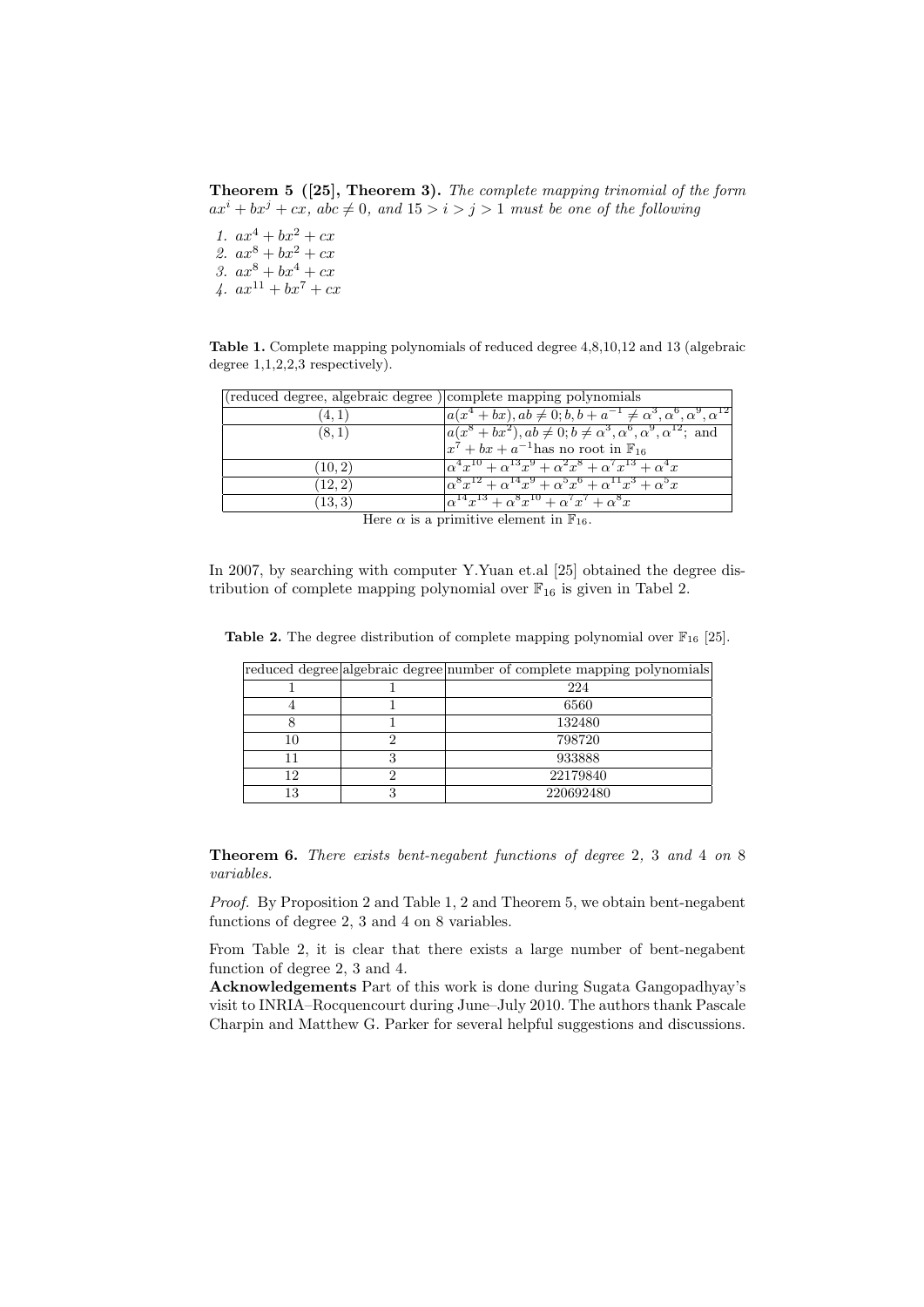## References

- 1. A. Canteaut, C. Carlet, P. Charpin and C. Fontaine On cryptographic properties of the cosets of  $R(1, m)$ . IEEE Transactions on Information Theory, Vol. 47, no. 4, (2001) 1494-1513.
- 2. C. Carlet, Two new classes of bent functions, Adv. in Crypt. Eurocrypt'93, LNCS 765 (1994), Springer–Verlag, 77–101.
- 3. C. Carlet, Boolean functions for cryptography and error correcting codes. In: Y. Crama, P. Hammer (eds.), Boolean Methods and Models, Cambridge Univ. Press, Cambridge. Available: http://www-roc.inria.fr/secret/Claude.Carlet/pubs.html.
- 4. C. Carlet, Vectorial Boolean functions for cryptography. In: Y. Crama, P. Hammer (eds.), Boolean Methods and Models, Cambridge Univ. Press, Cambridge. Available: http://www-roc.inria.fr/secret/Claude.Carlet/pubs.html.
- 5. P. Charpin and G. Kyureghyan. On a class of permutation polynomials over  $\mathbf{F}_{2^n}$ . In SETA 2008, LNCS 5203, pp. 368-376, Springer-Verlag, 2008.
- 6. T. W. Cusick, P. Stănică, Cryptographic Boolean functions and Applications, Elsevier–Academic Press, 2009.
- 7. L. E. Danielsen, T. A. Gulliver and M. G. Parker, Aperiodic Propagation Criteria for Boolean Functions, Inform. Comput. 204:5 (2006), 741–770.
- 8. J. F. Dillon, Elementary Hadamard difference sets, Proceedings of Sixth S. E. Conference of Combinatorics, Graph Theory, and Computing, Utility Mathematics, Winnipeg, 1975, 237–249.
- 9. H. Dobbertin, Construction of bent functions and balanced Boolean functions with high nonlinearity, In Fast Software Encryption (Workshop on Cryptographic Algorithms), Leuven 1994 (1995), LNCS 1008, Springer-Verlag, 61–74.
- 10. H. Dobbertin, G. Leander, Bent functions embedded into the recursive framework of Z-bent functions, Des. Codes Cryptography 49 (2008), 3–22.
- 11. Y. Laigle–Chapuy, Permutation polynomials and applications to coding theory Finite Fields and Their Applications 13 (2007) 58–70.
- 12. F. J. MacWilliams and N. J. A. Sloane. The theory of error correcting codes North-Holland, Amsterdam, 1977.
- 13. R. Lidl, H. Niederreiter, Introduction to finite fields and their applications, Cambridge University Press, 1983.
- 14. H. Niederreiter, K. H. Robinson, Complete mappins of finite fields, J. Austral. Math. Soc. (Series A) 33 (1982), 197–212.
- 15. M. G. Parker, A. Pott, On Boolean functions which are bent and negabent. In: S.W. Golomb, G. Gong, T. Helleseth, H.-Y. Song (eds.), SSC 2007, LNCS 4893 (2007), Springer, Heidelberg, 9–23.
- 16. M. G. Parker, A. Pott, personal communications.
- 17. C. Riera, M. G. Parker, One and two-variable interlace polynomials: A spectral interpretation, Proc. of WCC 2005, LNCS 3969 (2006), Springer, Heidelberg, 397– 411.
- 18. C. Riera, M. G. Parker, Generalized bent criteria for Boolean functions, IEEE Trans. Inform. Theory 52:9 (2006), 4142–4159.
- 19. O. S. Rothaus, On bent functions, Journal of Combinatorial Theory Series A 20 (1976), 300–305.
- 20. P. Sarkar, S. Maitra, Cross–Correlation Analysis of Cryptographically Useful Boolean Functions and S-Boxes, Theory Comput. Systems 35 (2002), 39–57.
- 21. S. Sarkar, On the symmetric negabent Boolean functions, Indocrypt 2009, LNCS 5922 (2009), 136–143.